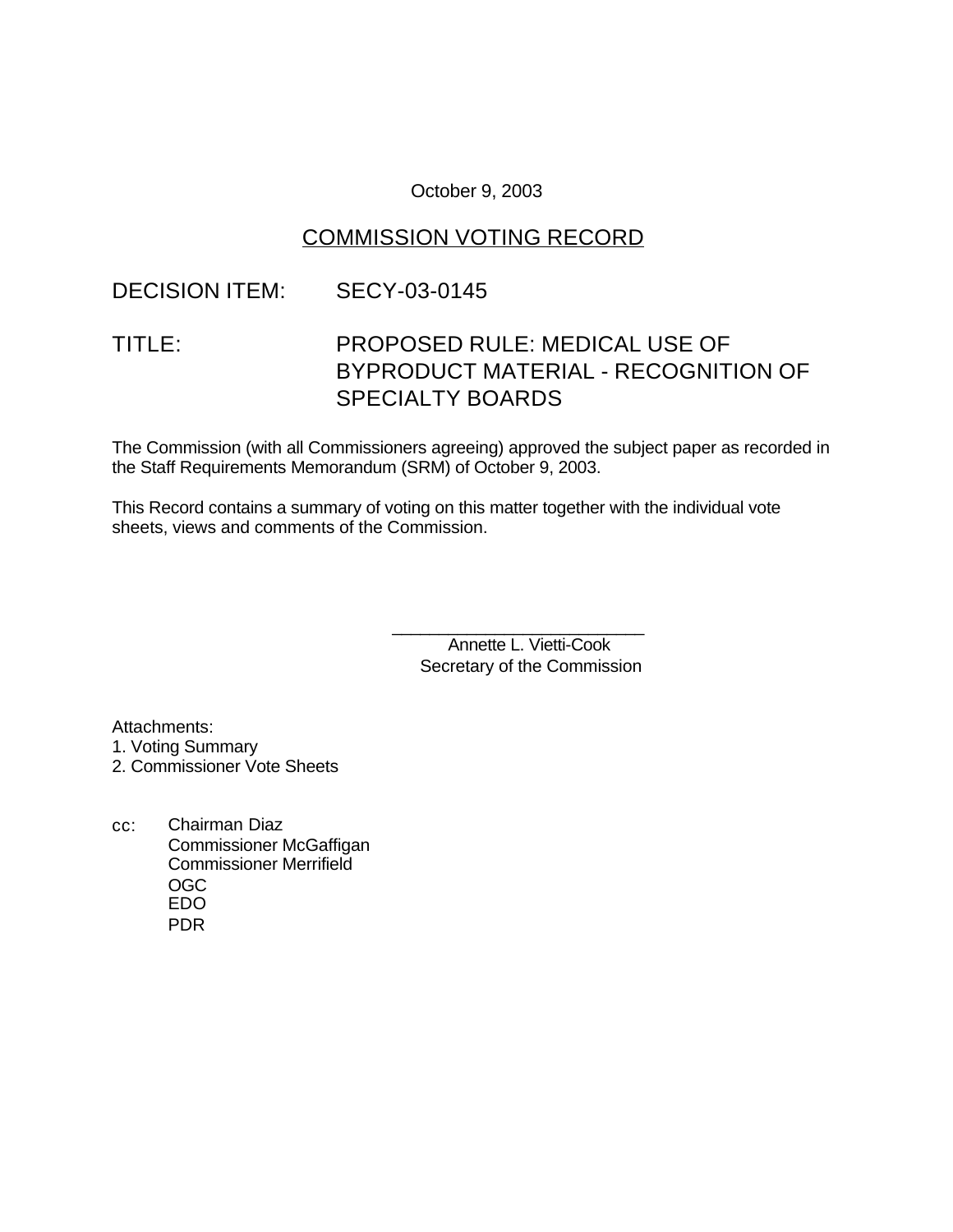# VOTING SUMMARY - SECY-03-0145

# RECORDED VOTES

|                    | <b>NOT</b><br>APRVD DISAPRVD ABSTAIN PARTICIP COMMENTS DATE |     |               |
|--------------------|-------------------------------------------------------------|-----|---------------|
| CHRM. DIAZ         | X                                                           |     | $X = 9/10/03$ |
| COMR. McGAFFIGAN X |                                                             |     | $X = 10/3/03$ |
| COMR. MERRIFIELD X |                                                             | X — | 9/26/03       |

### COMMENT RESOLUTION

In their vote sheets, all Commissioners approved the staff's recommendation and provided some additional comments. Subsequently, the comments of the Commission were incorporated into the guidance to staff as reflected in the SRM issued on October 9, 2003.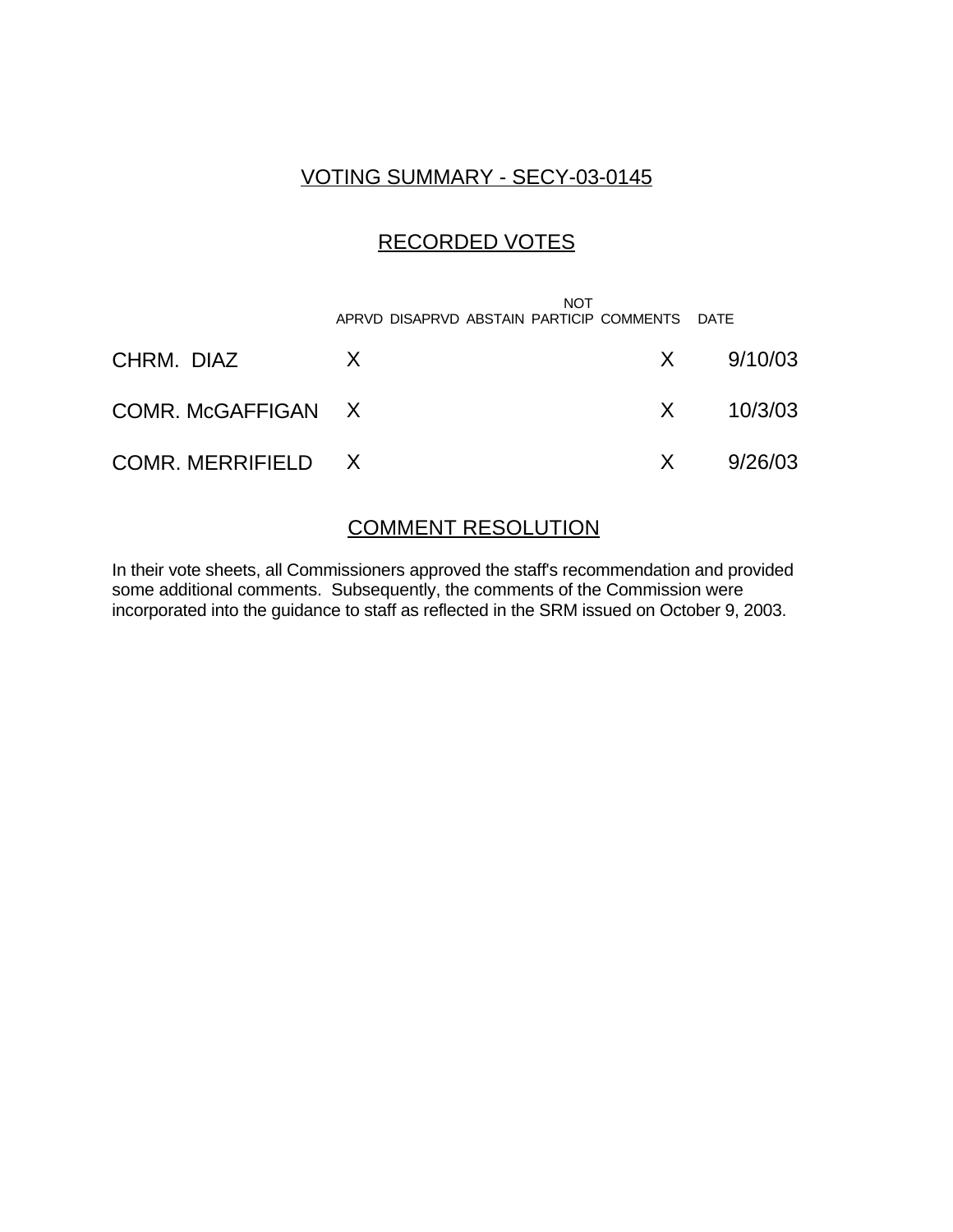### **Commissioner Comments on SECY-03-0145**

### Chairman Diaz

I approve staff publishing the proposed amendments to Part 35 in the Federal Register for public comment, subject to my comments below.

I strongly believe that NRC's training and experience requirements for the medical use of byproduct material should be focused on radiation safety. On the other hand, I also recognize the importance of the certifying boards in assessing an individual's clinical/professional competency. However, if we rely on board certification as one pathway to determine if an individual meets NRC's training and experience requirements, we must be certain that the certification pathway provides reasonable assurance that authorized users (AUs), radiation safety officers (RSOs), authorized medical physicists (AMPs), and authorized nuclear pharmacists (ANPs) have adequate training and experience in the safe use of radioactive materials. I do not believe that the Federal Register notice (FRN) provides an adequate description of this reasonable assurance nor provides sound justification for the proposed revision to the rule text.

Therefore, prior to publication of the proposed rule, the **Federal Register** should be revised to:

- ! Provide additional justification for the proposed rule changes to the "certification pathway." This needs to be done in the context that NRC has made a determination "that, except for one board, the boards did not meet all the requirements of the current rule. Specifically, the boards' certification programs failed to meet the requirements in the final rule regarding preceptor certification and work experience."
- ! Add a separate section in the FRN that lists the questions that NRC is soliciting public comment on.
- ! Include a question for public comment on whether commenters believe the revised requirements provide reasonable assurance that AUs, RSOs, AMPs, and ANPs will have adequate training in radiation safety.
- ! Comment on the ACMUI's position that candidates "might bypass the board certification pathway. . ." I do not agree that the training and experience criteria in the current rule will result in candidates bypassing board certification. Board certification has been and will continue to be essential for practicing medicine. Staff's comments should recognize the difference need for board certification for practicing physicians versus certification for an RSO, AMP, or ANP.
- ! Provide a brief discussion on NRC's proposal for oversight of the boards. This should specifically include NRC's plans for assessing whether the examinations provided by the certifying boards adequately assess the knowledge/skills reflected in the proposed rule text. This discussion should be consistent with the guidance for monitoring medical events attributed to inadequate radiation safety training provided in the SRM for SECY-02-0194.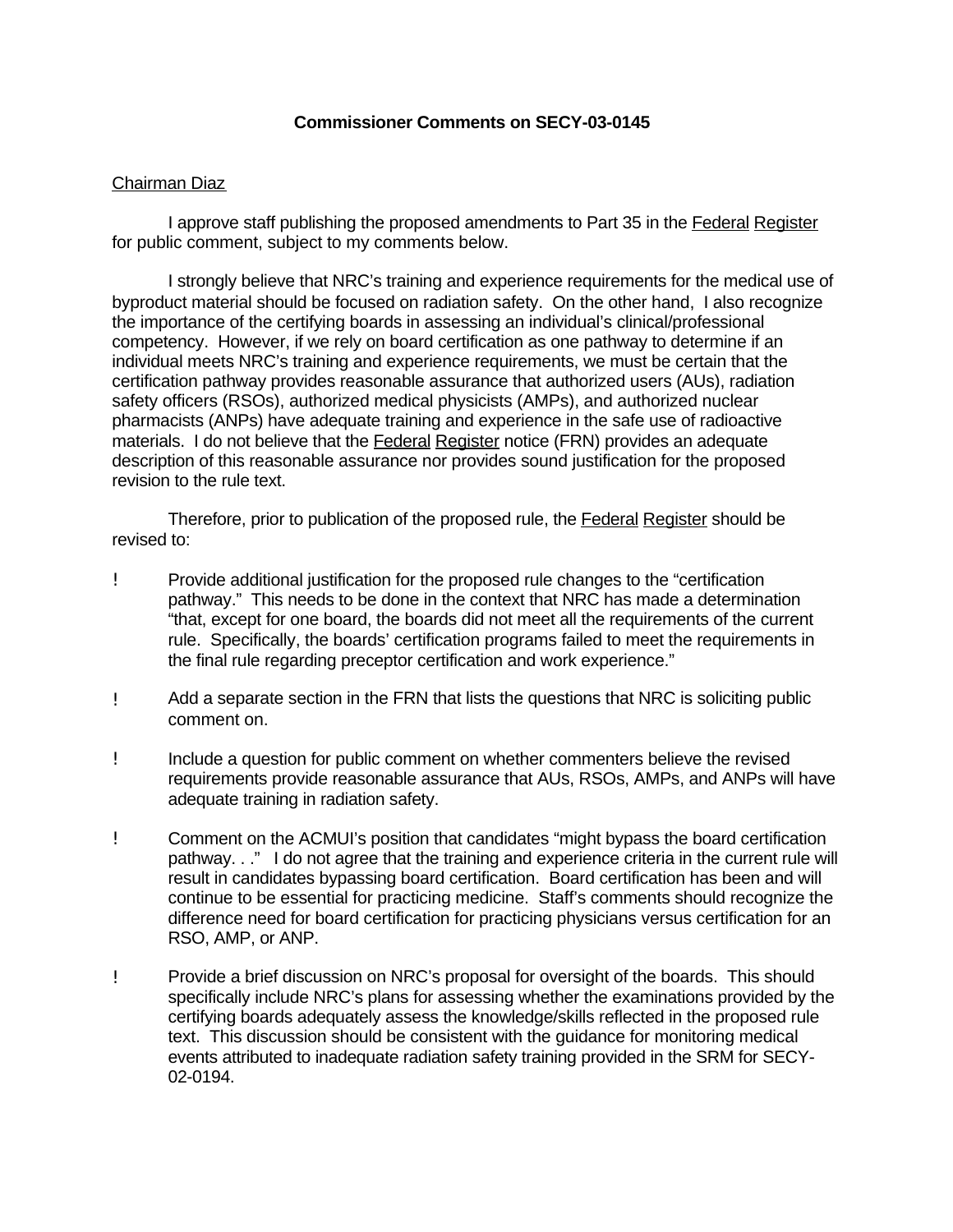- ! Provide justification for adding the requirement for a degree in §35.50(a) and include a discussion that reinforces the Statements of Consideration for the final rule which noted that any individual, including a nuclear medicine technologist, who completes all of the training and experience requirements in the alternative pathway can be an RSO.
- ! Provide the rationale for the change in the training criteria for authorized medical physicists in §35.51(a)(2).
- ! Provide justification for deleting the minimum hour requirements in §35.490, "Training for use of manual brachytherapy sources," i.e., the requirements for 200 hours of classroom and laboratory training and 500 hours of work experience have been deleted.
- ! Provide examples of what additional tests would be required under "quality control" that would not be required under "calibration."
- ! To avoid confusion, provide a clear definition of what is meant by the different "rules" referenced in the FRN, e.g. the "draft final rule" referred to in paragraph 2 on page 4.
- ! Standardize the language in the rule text, e.g. in §35.190(a)(1) it says to "meet the requirements" versus in §35.290(a)(1) it says to "satisfy the requirements."
- ! In the Section by Section Analysis some of the rule changes were not discussed or were not fully justified. For example,

§35.50, include the new requirement for a degree. §§35.390, 35.490 and 35.690, include the residency training

In addition, the following more specific changes need to be made to the FRN:

- ! On page 3, the last sentence, provide the outcome of the discussions with the boards.
- ! On page 7, last paragraph, second sentence, revise the sentence to read "The proposed rule would establish separate criteria for that a board must meet to be  $\ldots$
- ! On pages 18 and 19, §§ 35.390 and 35.490, include the new requirement for review of the training programs.
- ! On page 29, include a conforming change in §35.14 requiring the licensee to submit a copy of the preceptor statement as well as a copy of the board certification before permitting an individual to work as an AU, ANP, or AMP. Specifically, §35.14 should be revised to state: "(a) A licensee shall provide the Commission a copy of the board certification and preceptor statement(s), the Commission or Agreement State license,..."
- ! On page 39, §35.490(a)(2), revise the rule text to read "... clinical use of manual high and low dose-rate brachytherapy . . "
- ! On page 41, §35.690(a)(2), revise the text to read ". . .radiosurgery, remote afterloaders high and low dose-rate brachytherapy, and